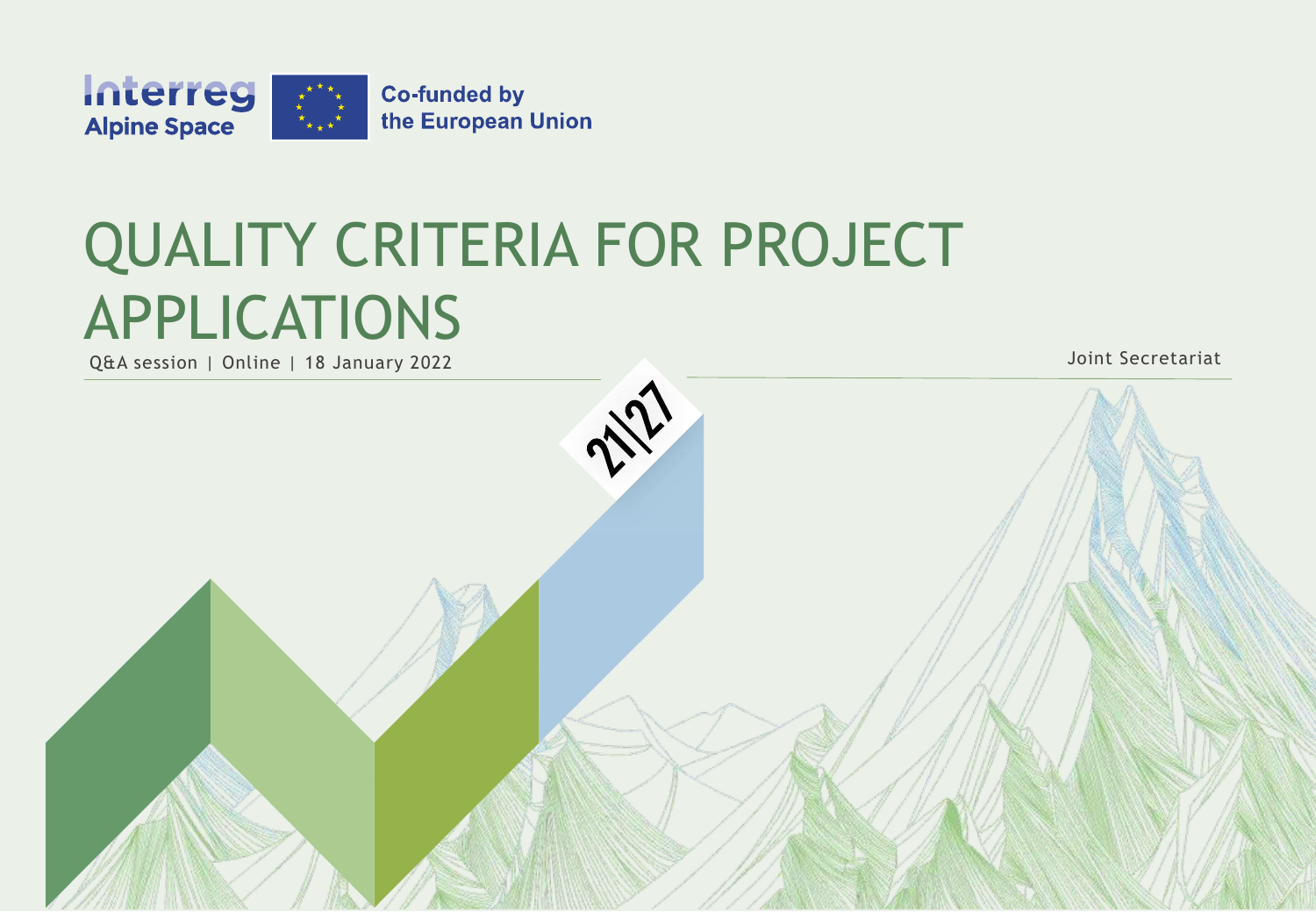



- **1 st round**: General framework of the new programme and 1st call
- 2<sup>nd</sup> round: How to start developing your application (project proposal) and how to create a partnership
- **3 rd round:** What is a good work plan and how to measure your success

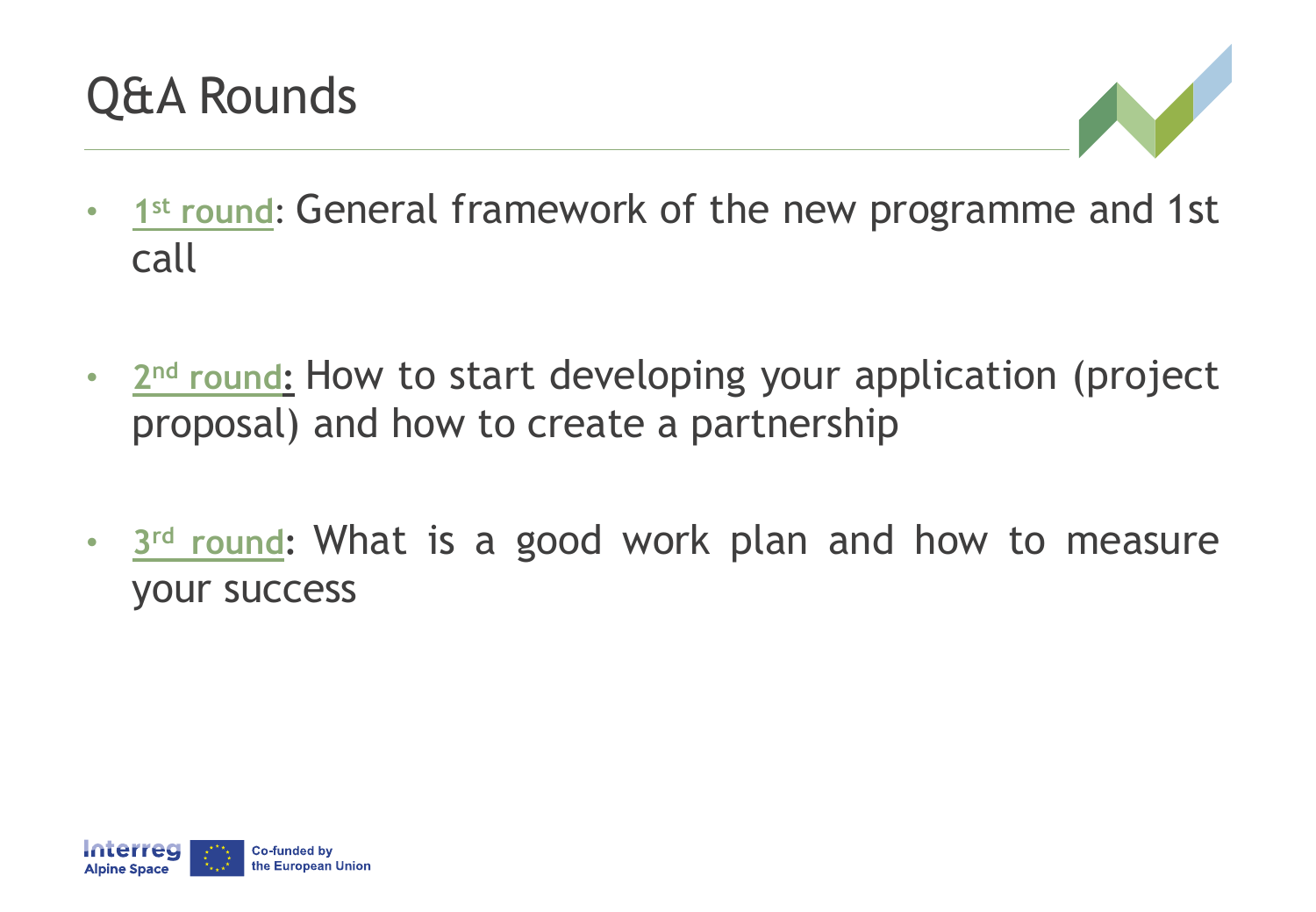

# **GENERAL FRAMEWORK OF THE NEW PROGRAMME AND 1ST CALL**

1st round Q&A

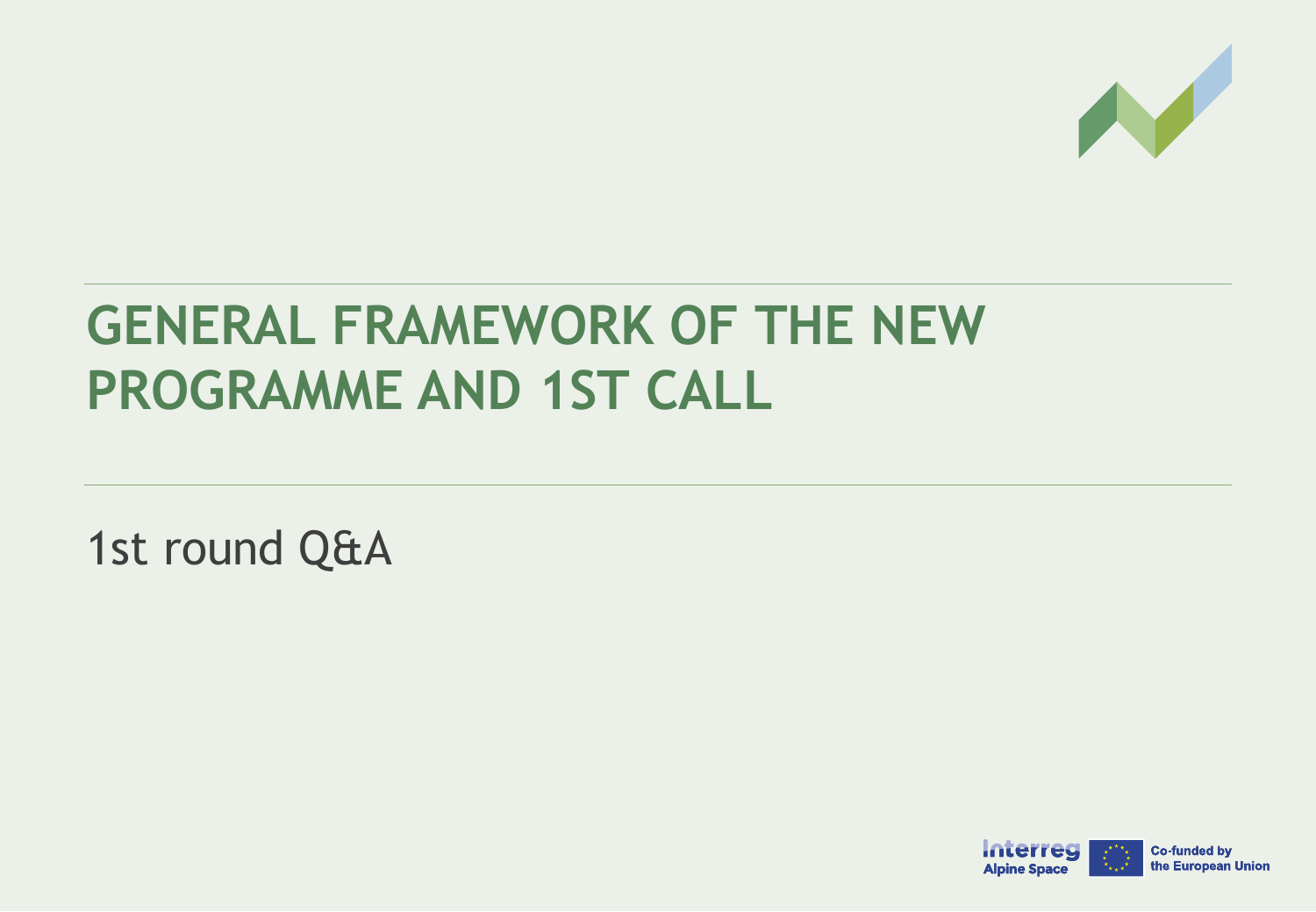### Priorities and specific objectives



东西



Source: Interreg Programme, Terms of Reference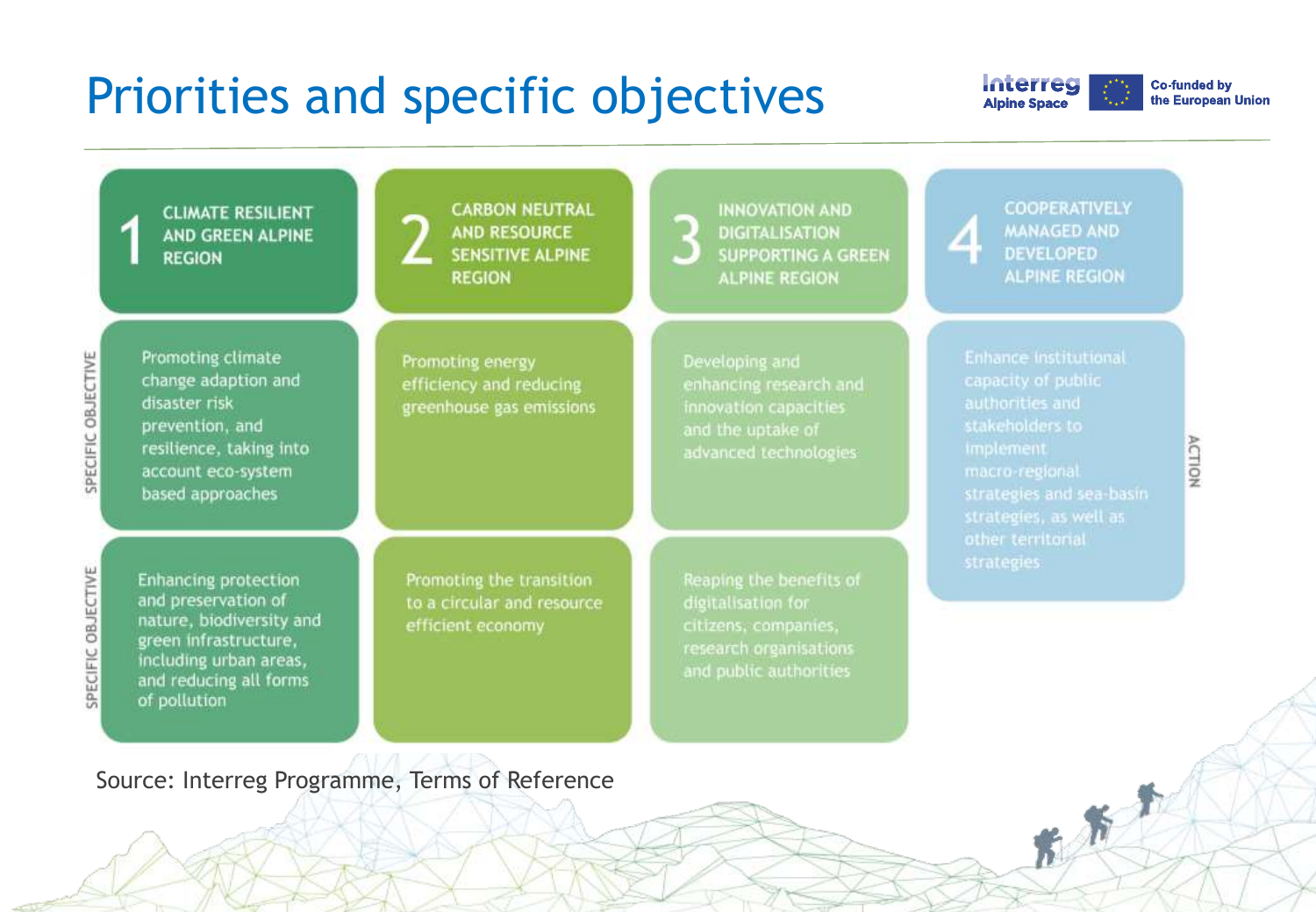# Main features of classic projects



 $k$   $k$   $k$ 

#### Focus

• Tangible and durable solutions to challenges, tested through pilots and transfered to target groups

### Partnership

• From 7 to 12 partners from at least 4 countries

### Duration

• From 24 to 36 months

## Total budget

• From  $£1m$  to  $£3m$ 

Source: Interreg Programme, Terms of Reference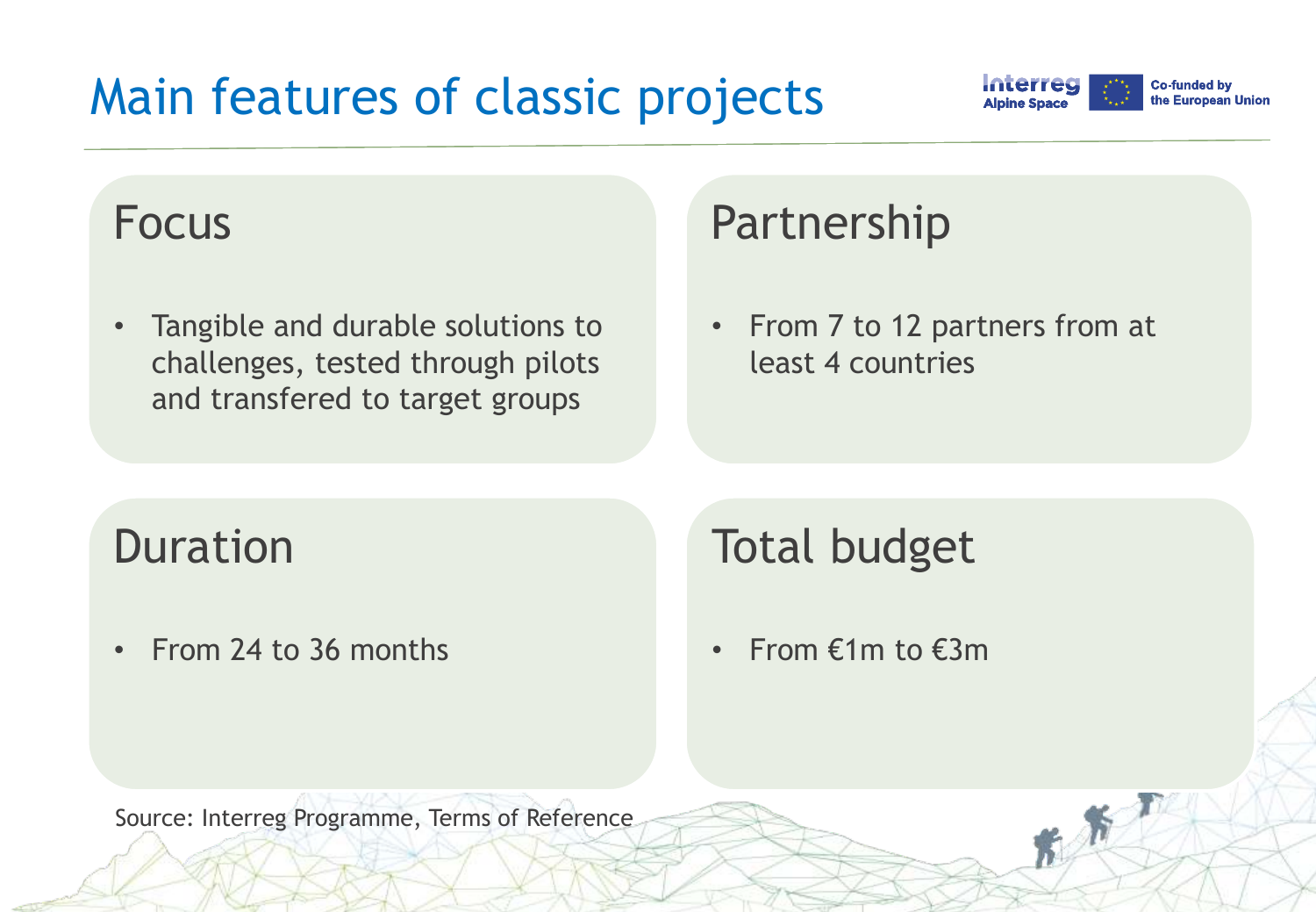# Main features of small-scale projects

#### Focus

• Set the scene projects or capitalisation actions to roll-out available tools and solutions

### Partnership

• From 3 to 6 partners from at least 3 countries

**Interreg** 

 $k$ 

Co-funded by the European Union

• Newcomers are encouraged to take part as partners

### **Duration**

• From 12 to 18 months

# Total budget

• From  $\epsilon$ 250k to  $\epsilon$ 750k

Source: Interreg Programme, Terms of Reference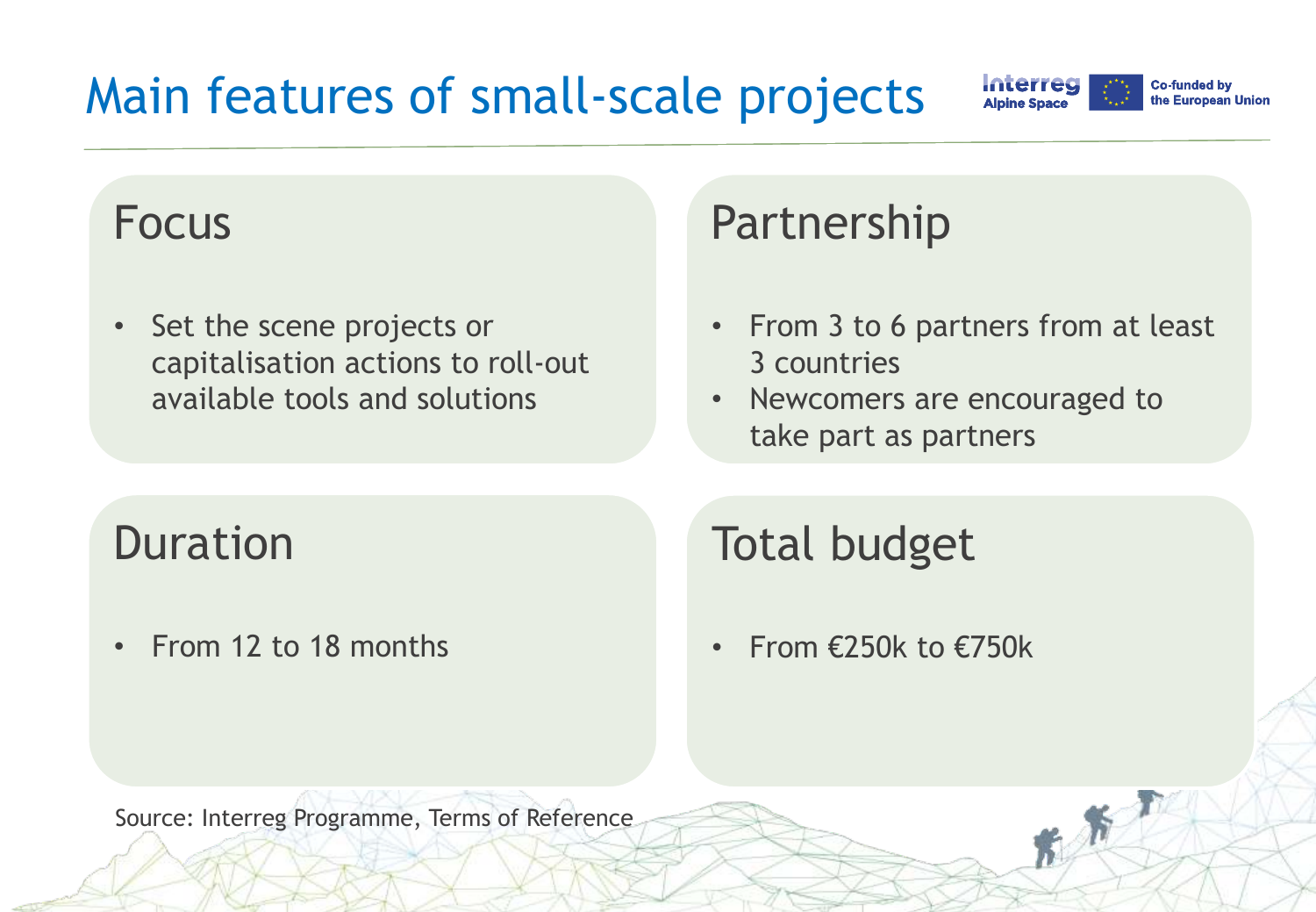

# **HOW TO START DEVELOPING YOUR APPLICATION AND HOW TO CREATE A PARTNERSHIP**

2nd round Q&A

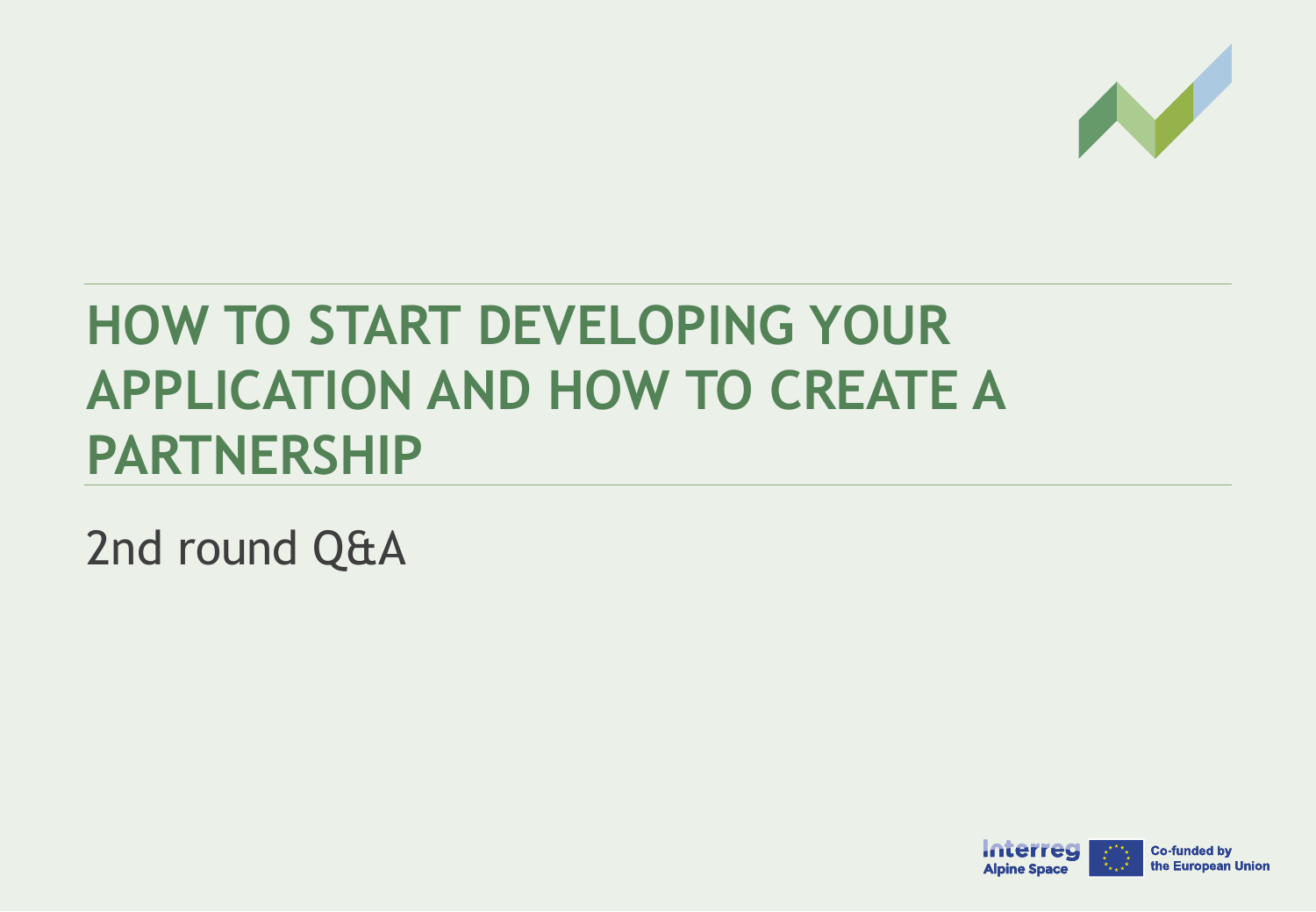



- **CHALLENGE:** Analyze the situation and define the challenge your project aims to tackle: How would you like to improve the situation with your project?
- **TRANSNATIONAL:** Why do you need to cooperate transnationally to address this challenge? Justify, why is the project relevant for the Alpine Space..
- **TARGET GROUPS:** Entities that are affected by the challenge and have the competences or mandate to influence it.
- **OBJECTIVES:** should be in line with the needs of the target groups and contribute to tackling the identified challenge.
- **Contribution to a wider strategy and policies:** e.g. EUSALP, EU Green Deal, EU Territorial Agenda 2030…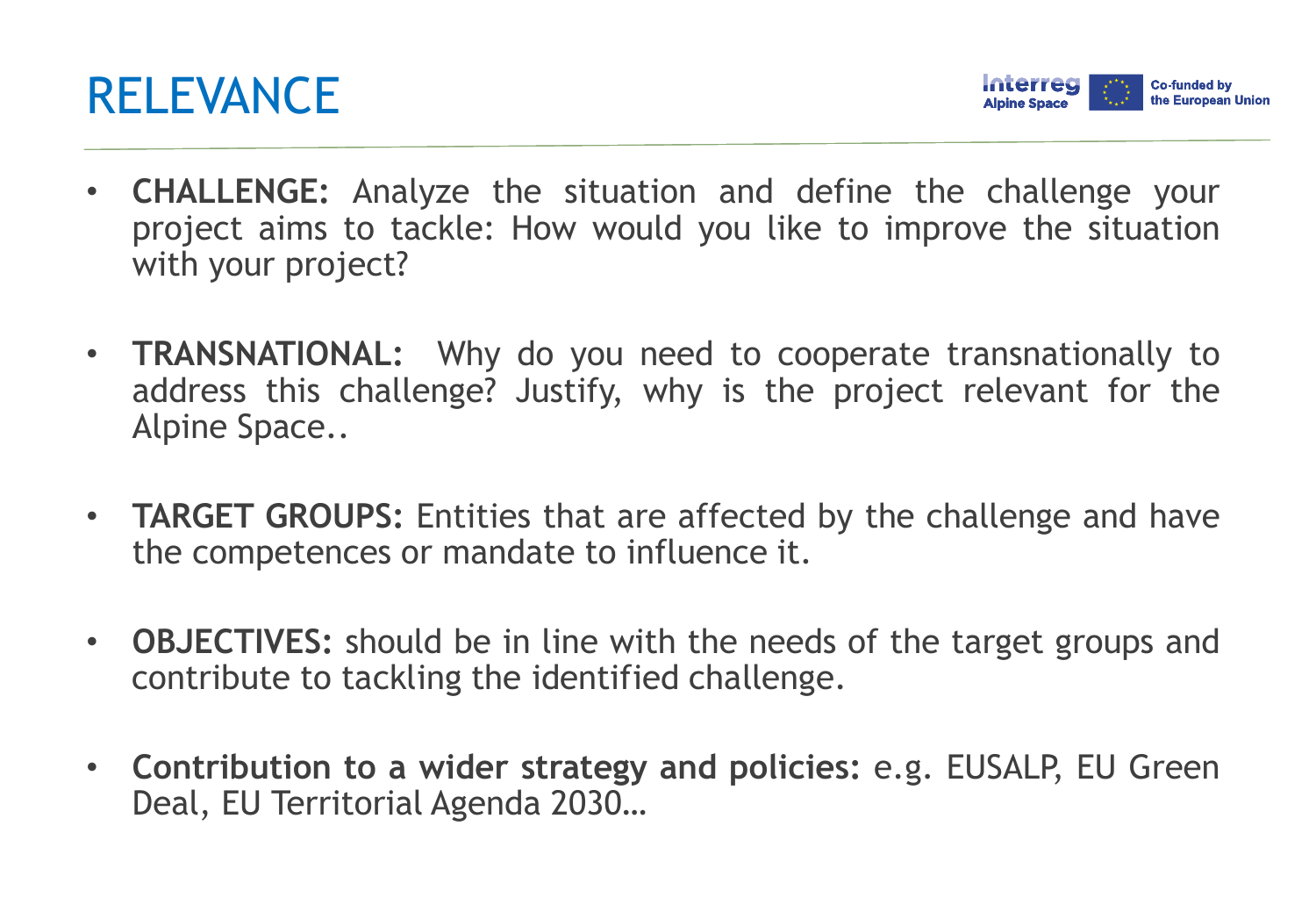### Partnership: Basic composition



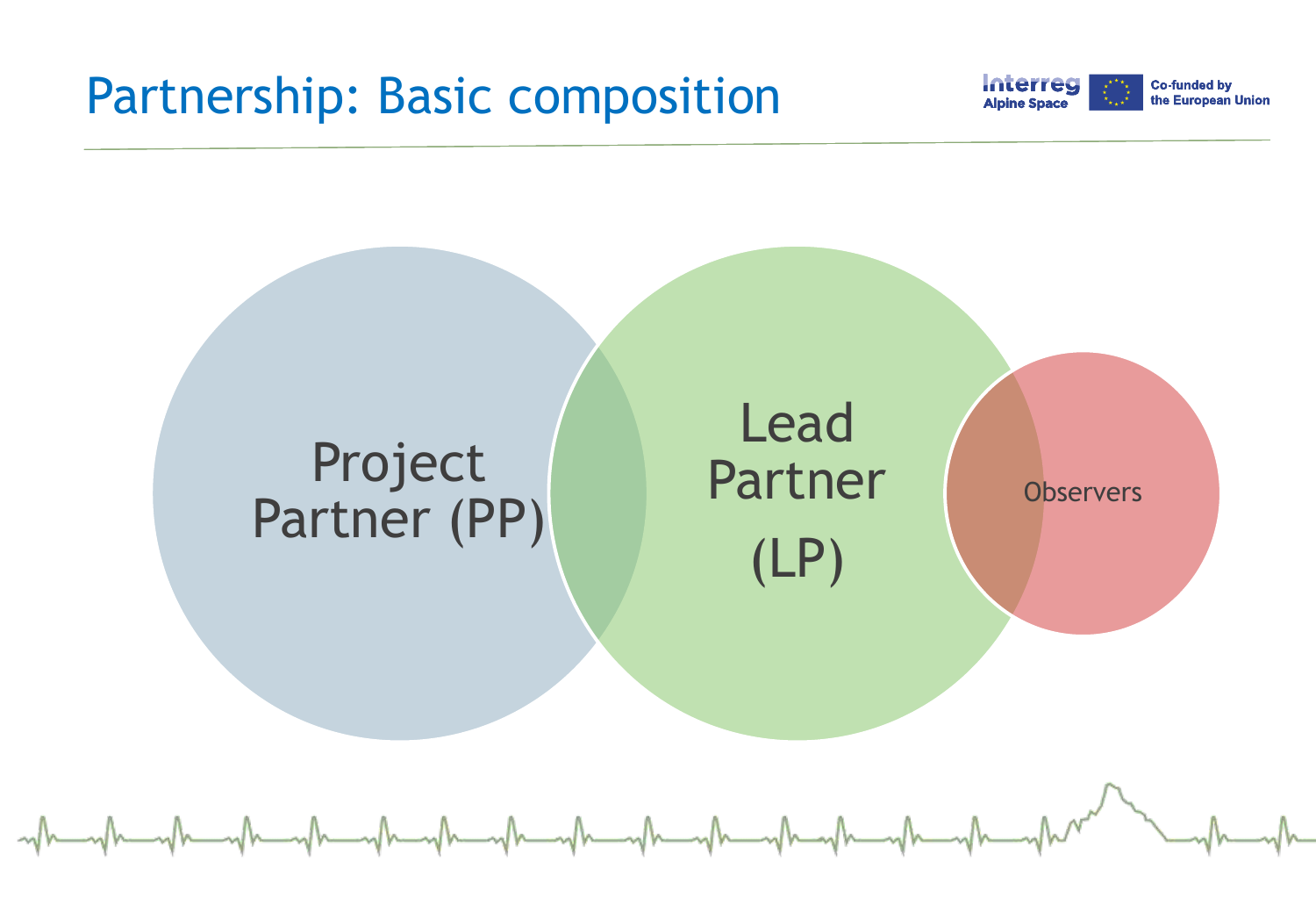### Partnership: Programme area



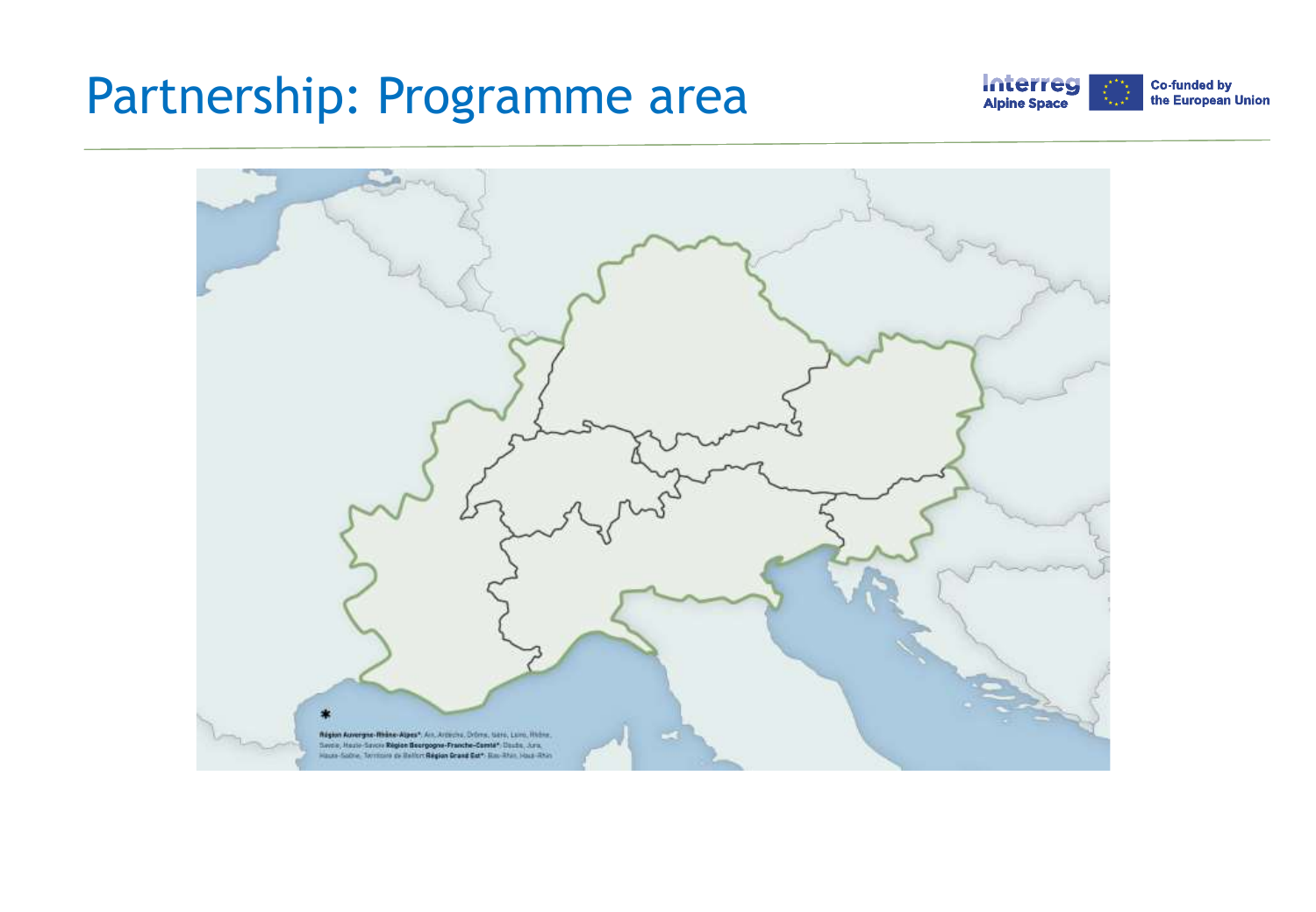### Partnership: who to have on board?



大黄

- Target group orientation and access
- **Competence** & capacity for implementation
- **Clear roles** & involvement
- Public bodies and bodies governed by public law
- Private organisations
- Natural persons are not foreseen to act as PP in the ASP 2021-2027

#### Who to ask for support in partners´ search?

**Alpine Space Contact Points** in each partner state

-> [www.alpine-space.eu/contacts/js-ma-acp/](http://www.alpine-space.eu/contacts/js-ma-acp/)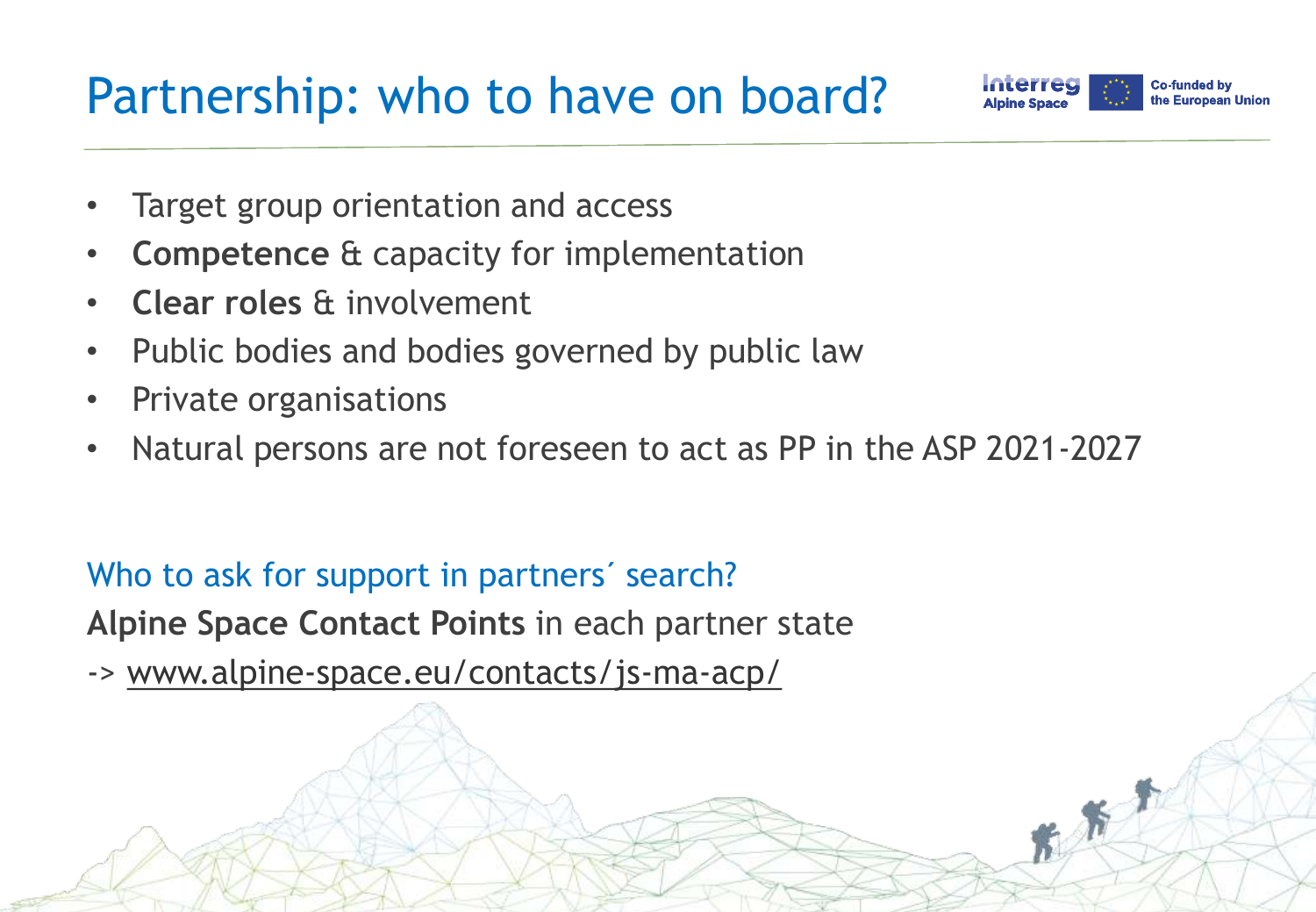

# **WHAT IS A GOOD WORK PLAN AND HOW TO MEASURE YOUR SUCCESS**

3rd round Q&A

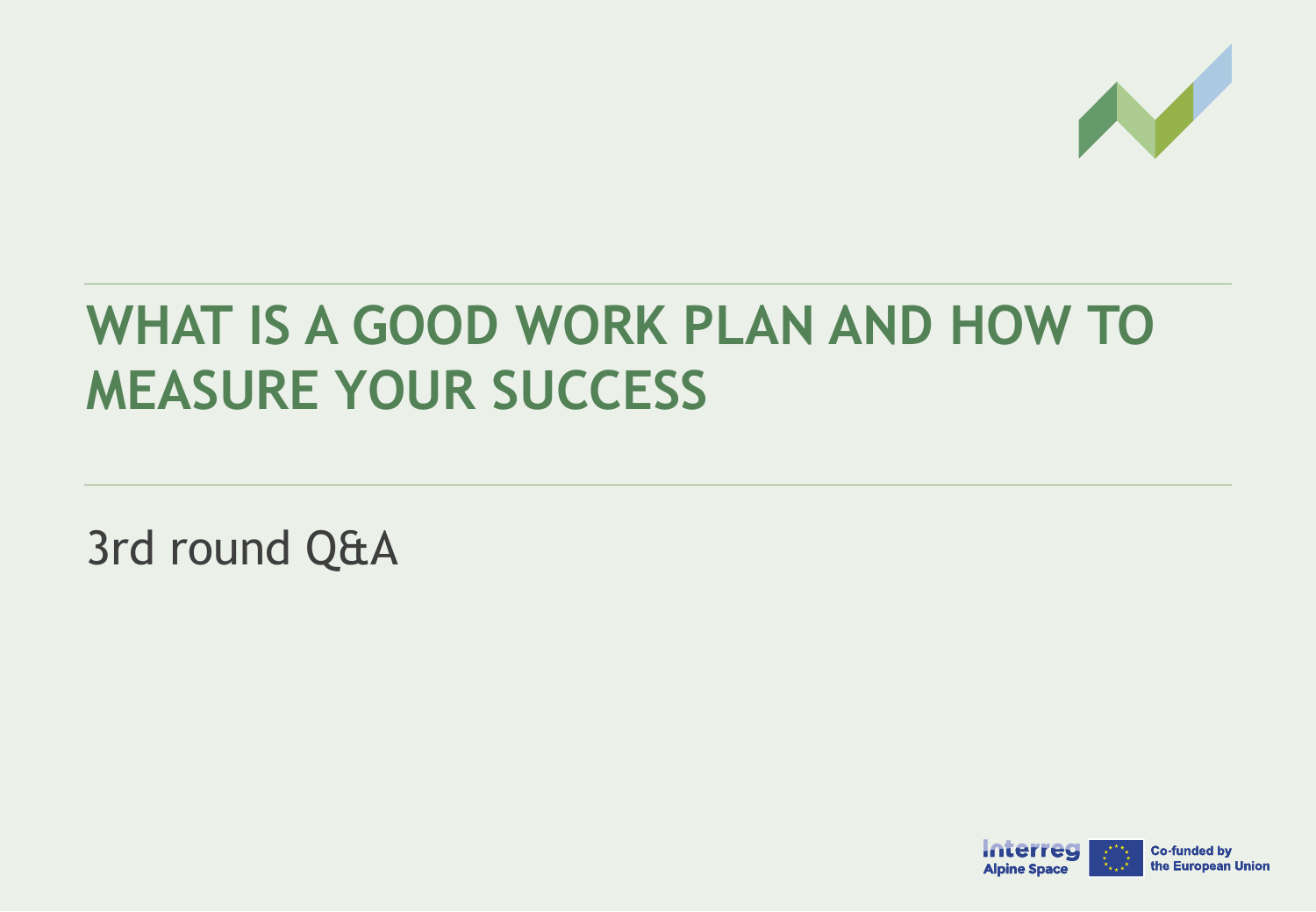### Intervention logic



先后

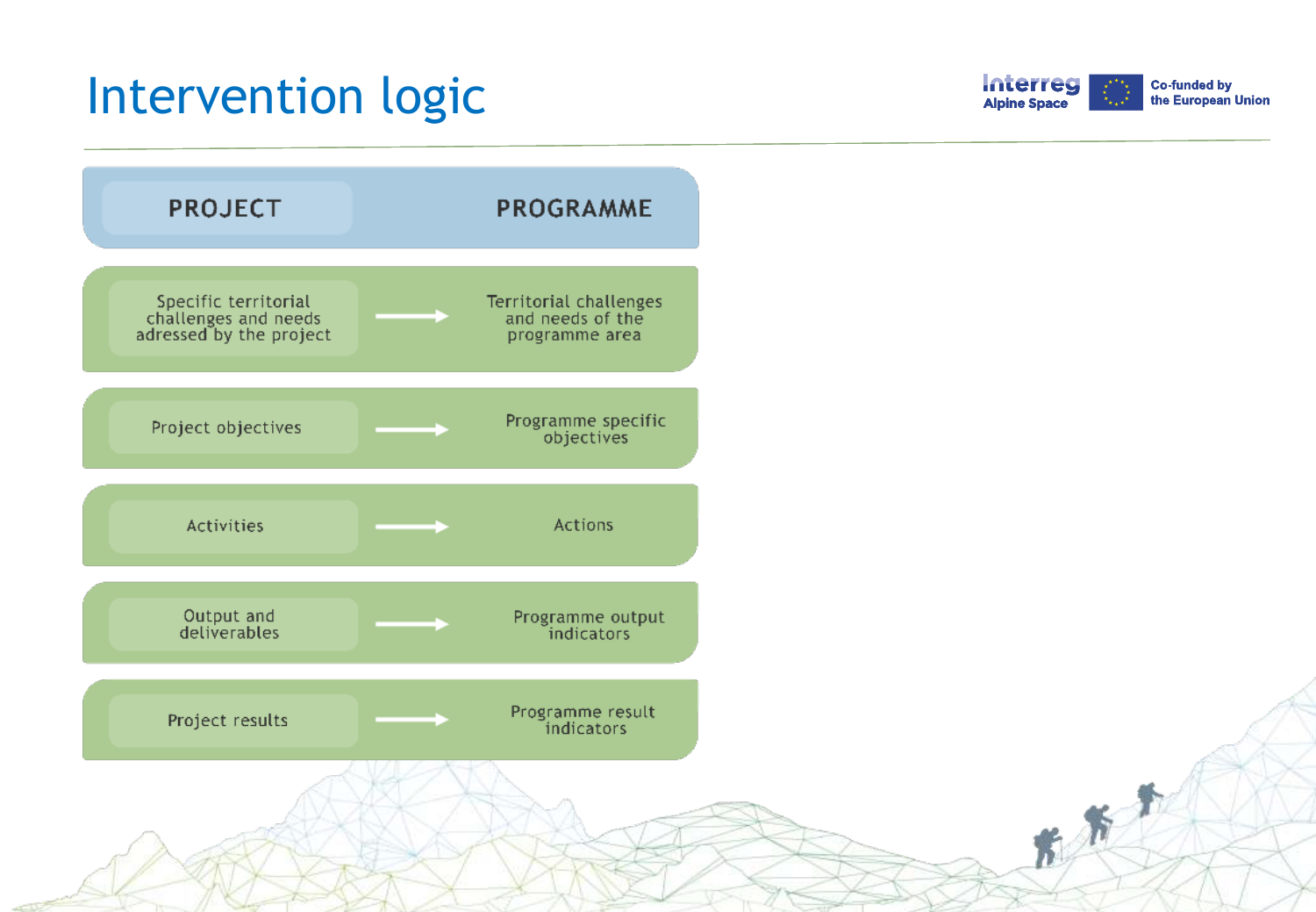## Work plan in classic projects

WP1 Prepare

Activities carried out by partners with target groups

Tangible product(s) delivered as a result of one or more activities

WP2 Test and evaluate

Activities carried out by partners with target groups

Tangible product(s) delivered as a result of one or more activities

WP3 **Transfer** 

Activities carried out by partners with target groups

Tangible product(s) delivered as a result of one or more activities

 $k$   $k$ 

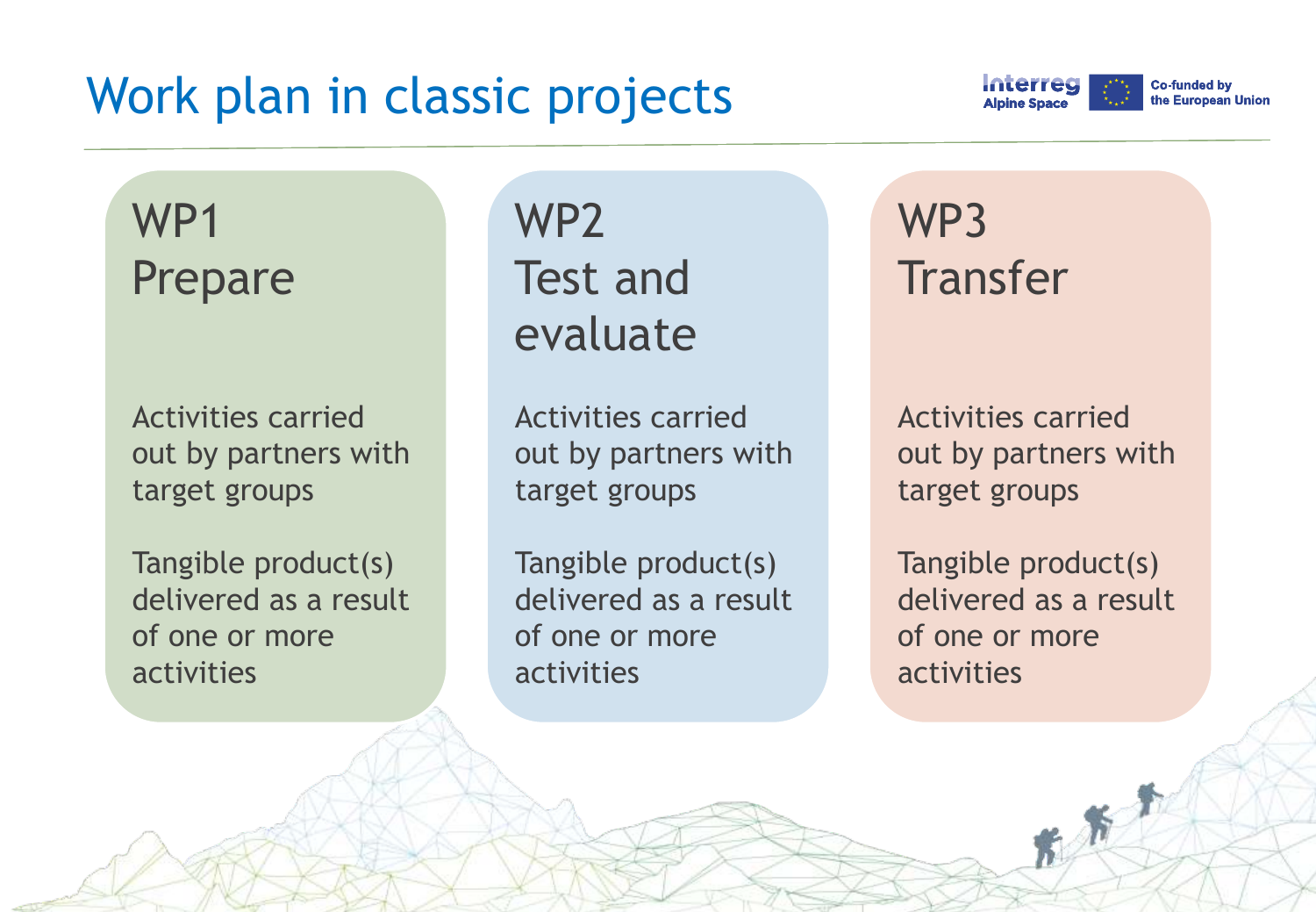### Work plan in small-scale projects



大老

WP1 Roll-out tools

Activities carried out by partners with target groups

Tangible product(s) delivered as a result of one or more activities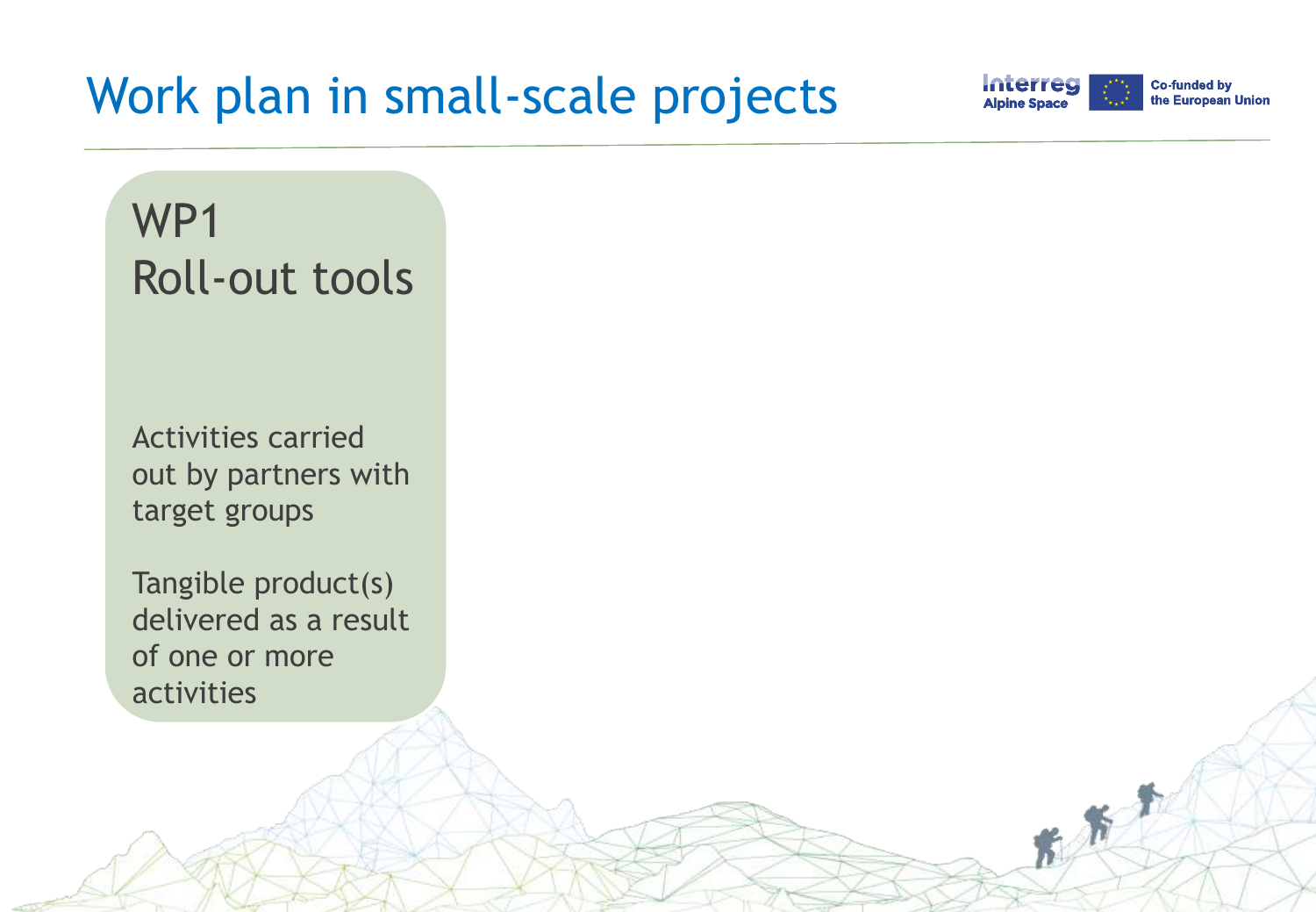### How to capture success





Source: Programme manual.

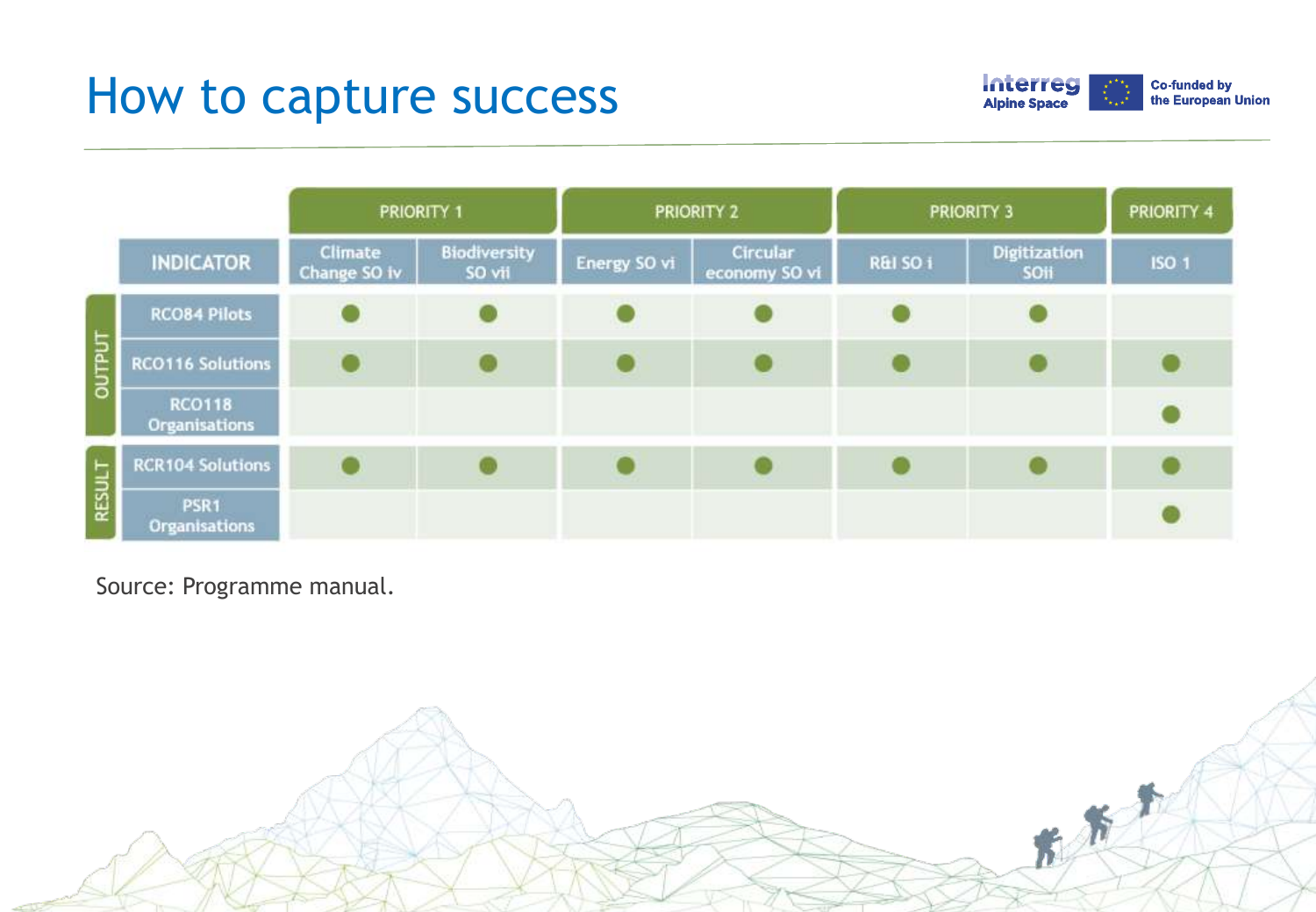# DO NOT FORGET…



- Deadline for submission (AF step 1) **CLASSIC projects**: **28 February 2022 at 3 pm**
- Cut-off date for submitting SMALL scale projects: **22 April 2022 at 1 pm**
- Submissions via Joint Electronic Monitoring System (JEMS)
- Calls for project proposals are opened every **12 to 18 months**
- Check regularly our Interreg Alpine Space website: **<https://www.alpine-space.eu/>**